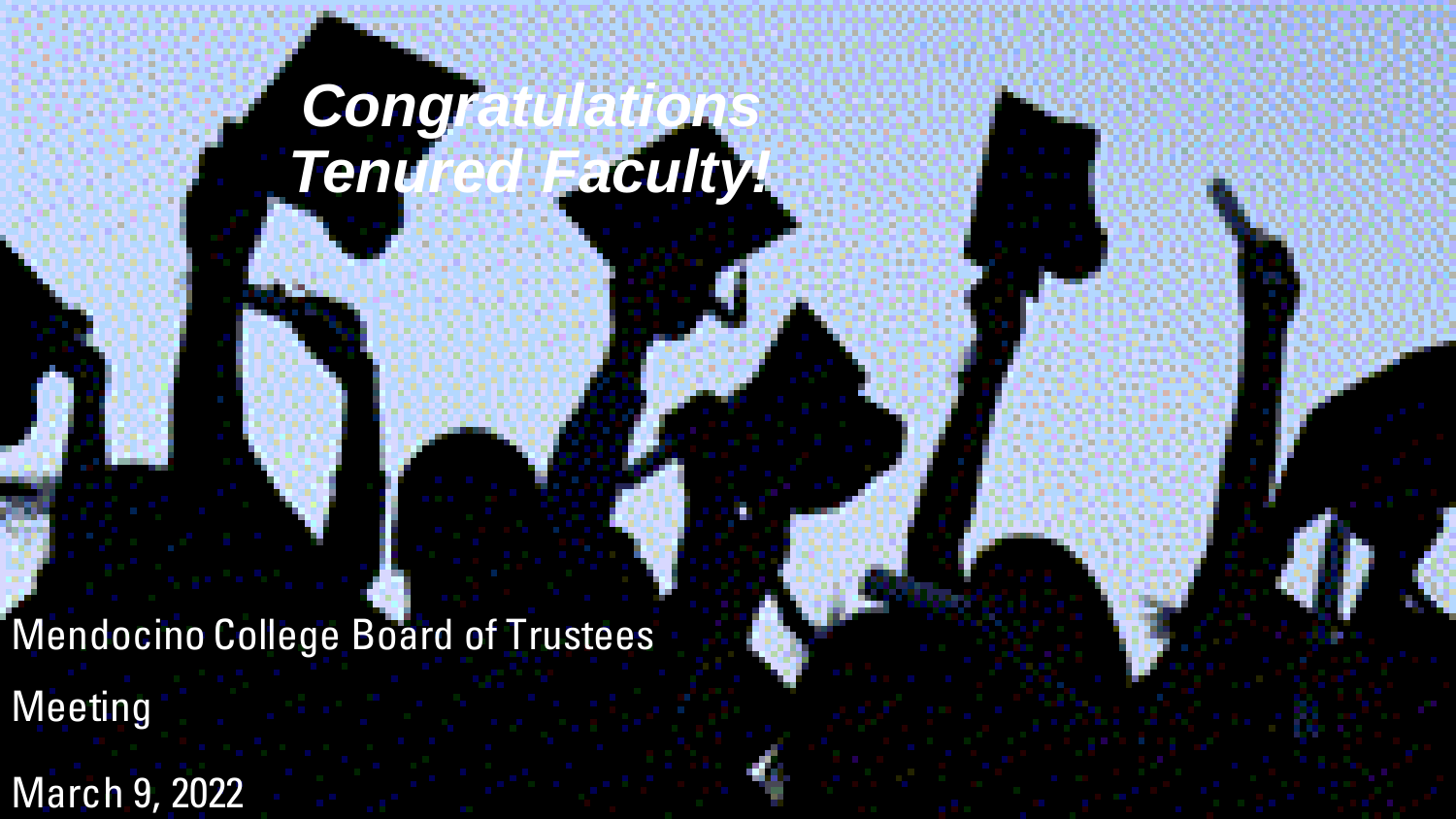### Gregory Allen, **Chemistry**

- BS in Chemistry from Westmont College
- PhD in Chemistry from UC Davis (2016)
- Graduate and Post Doctorate research in student learning of **Chemistry**
- Faculty leader on Academic Senate and Student Learning Outcomes Team
- Presented at the last inservice on, "From Reflection to Action: Anti Racism and Equity



#### 3 / 9 / 2 0 2 2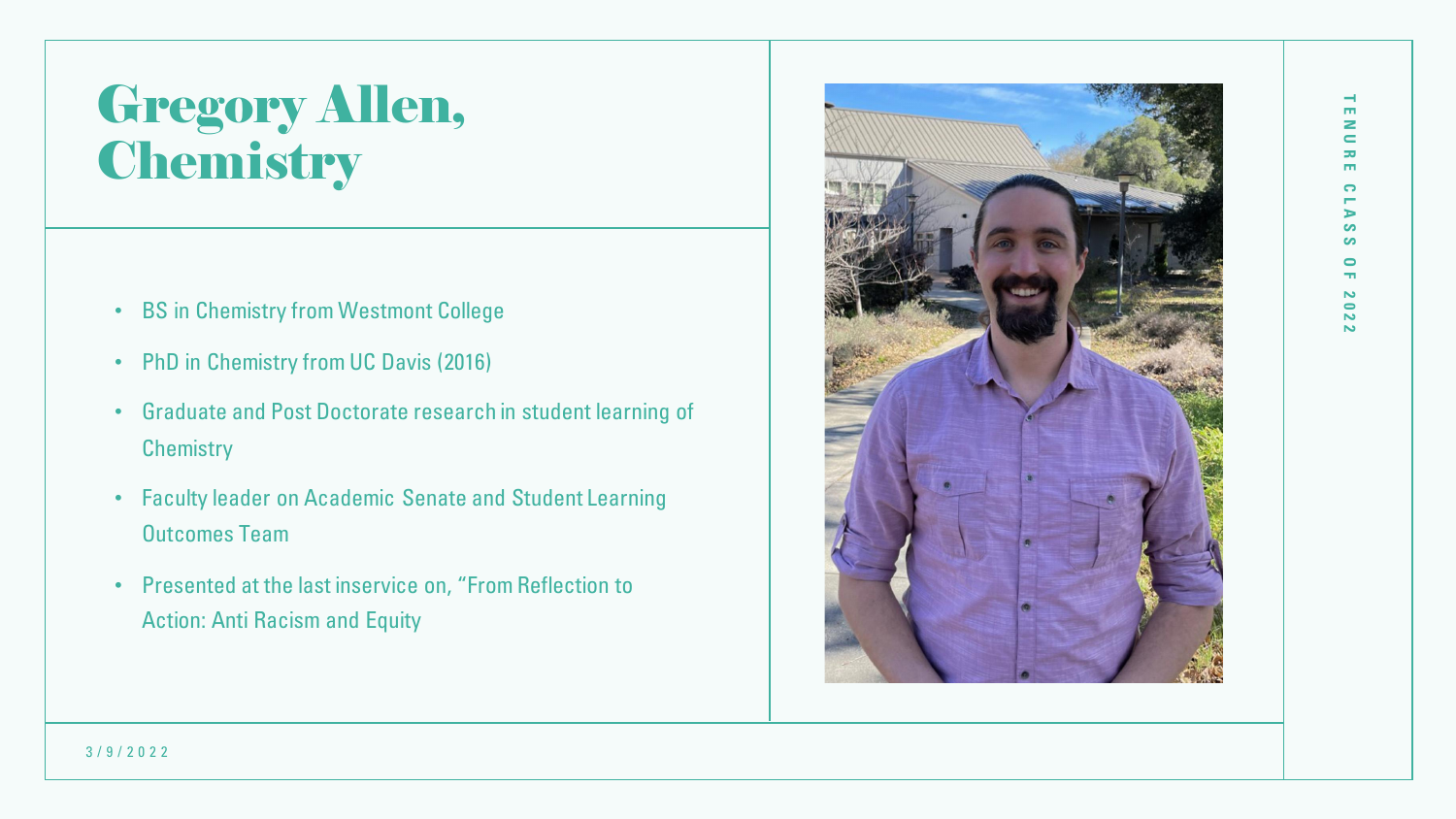# Fernando Calderon, Psychology



- BA in Psychology, UC Irvine
- MS in Counseling, Cal State Fullerton
- AA and 3 ASs from Mendocino College (Bus Admin, Bus Management, Accounting and Psychology)
- Veteran of US Marine Corps
- Began at Mendocino College as an EOPS counselor
- Transferred this year to Psychology faculty
- Still provides some counseling services and continues to serve Veterans.
- Teaching College Career Success classes in addition to Psychology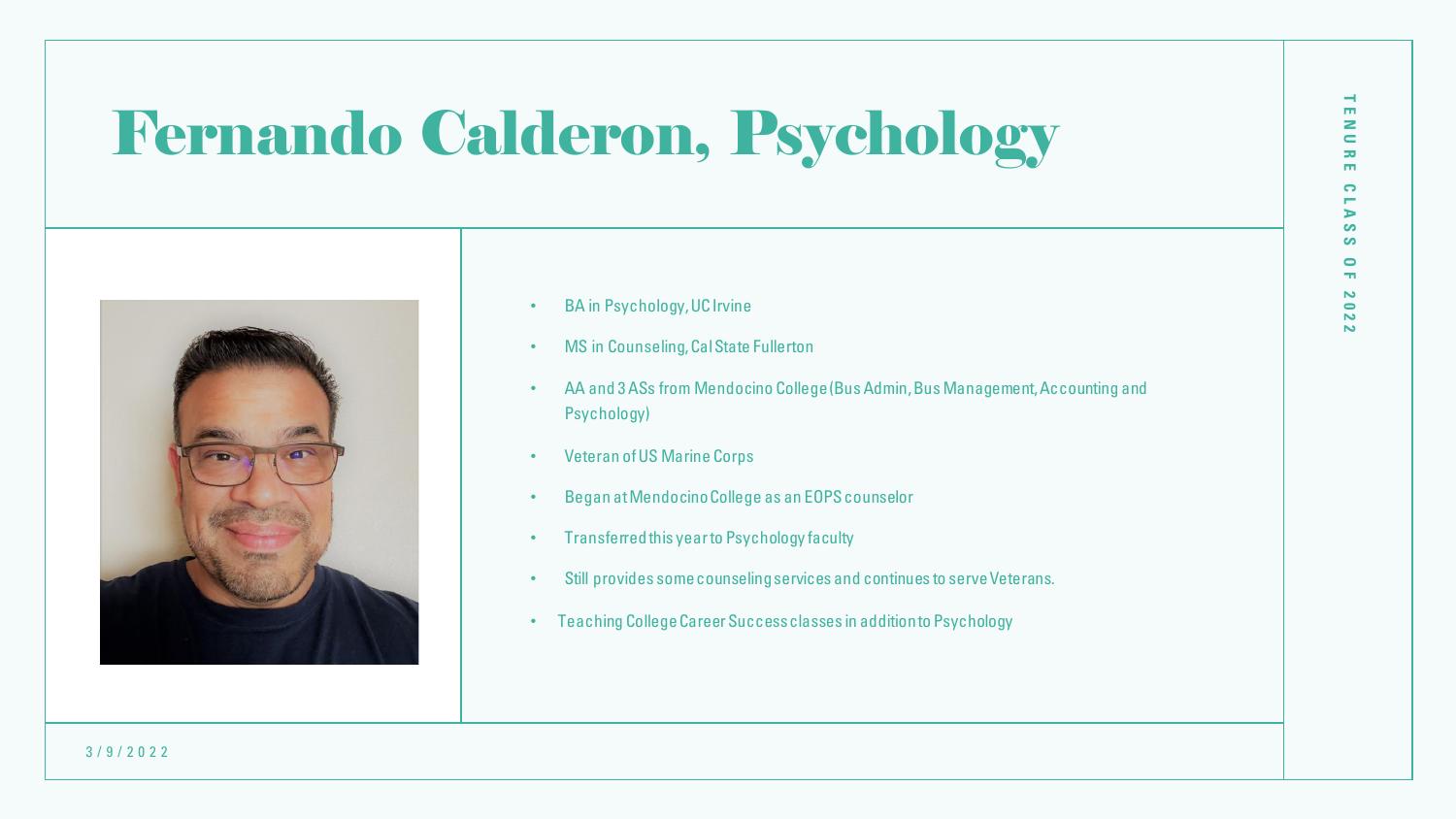

## Jason Davis, English

- MA in Humanities from Dominican University
- BA in Interdisciplinary Studies from Humboldt State
- Has qualifications to teach in English, Philosophy and Theater!
- Began teaching as part-time faculty in 2005
- Has directed a play for our theater department
- One of the key members of the department in teaching Critical thinking in Literature
- Has focused on creating a cohort of English majors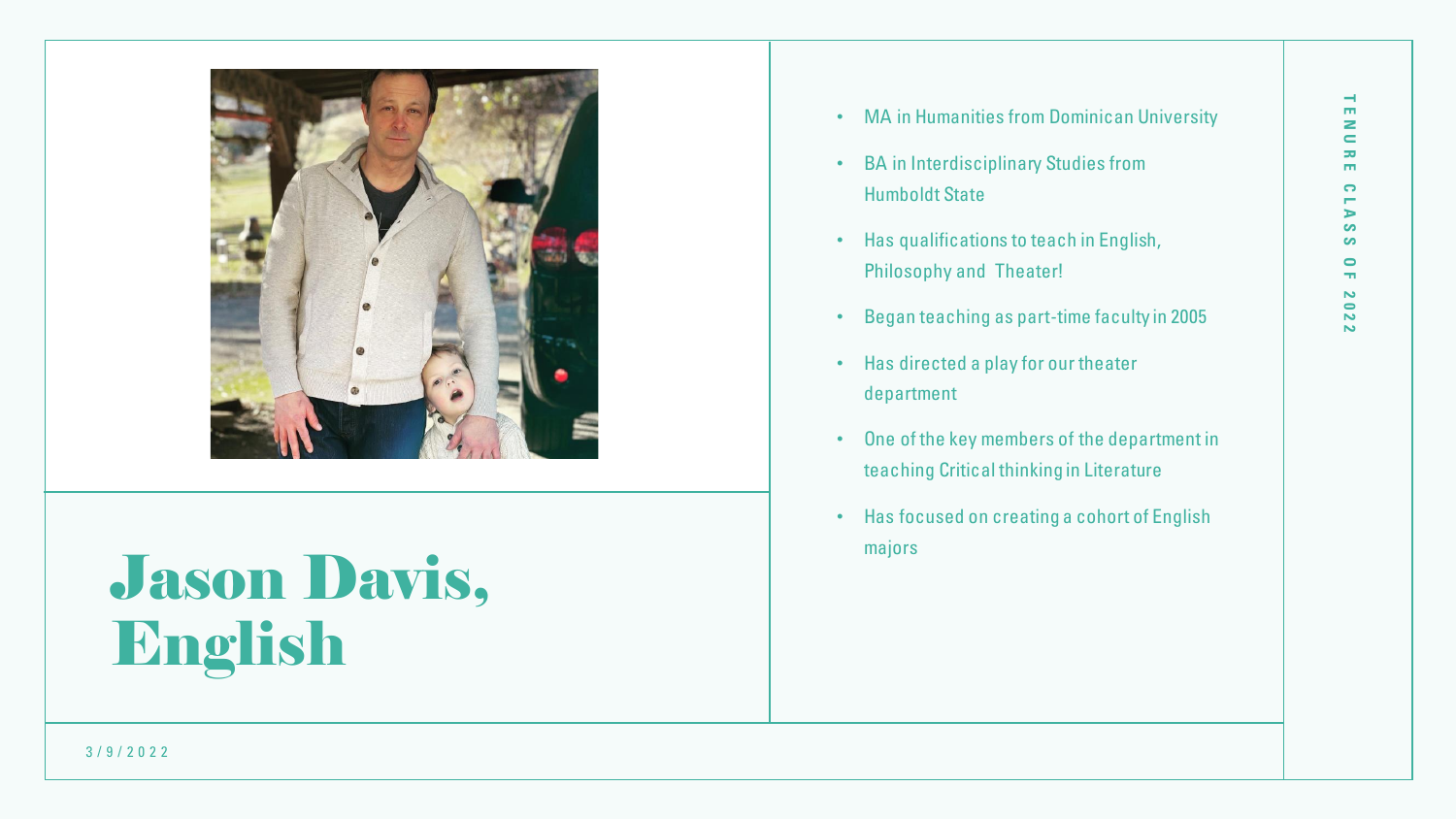## Phillip Lenberg, Music

- DMA in Orchestral Conduction, University of Nevada, Las Vegas
- Teaching Credential from San Francisco State University
- MM in Orchestral Conduction, University of Nevada, Las Vegas
- BFA in Classical Guitar, Stony Brook
- Numerous positions conducting and teaching to youth and adult orchestras
- Conducts the Ukiah Symphony
- Come see one of his concerts!
- Or check out his podcast: Up Close and Classical
- Coming soon: a show on KZYX



#### 3 / 9 / 2 0 2 2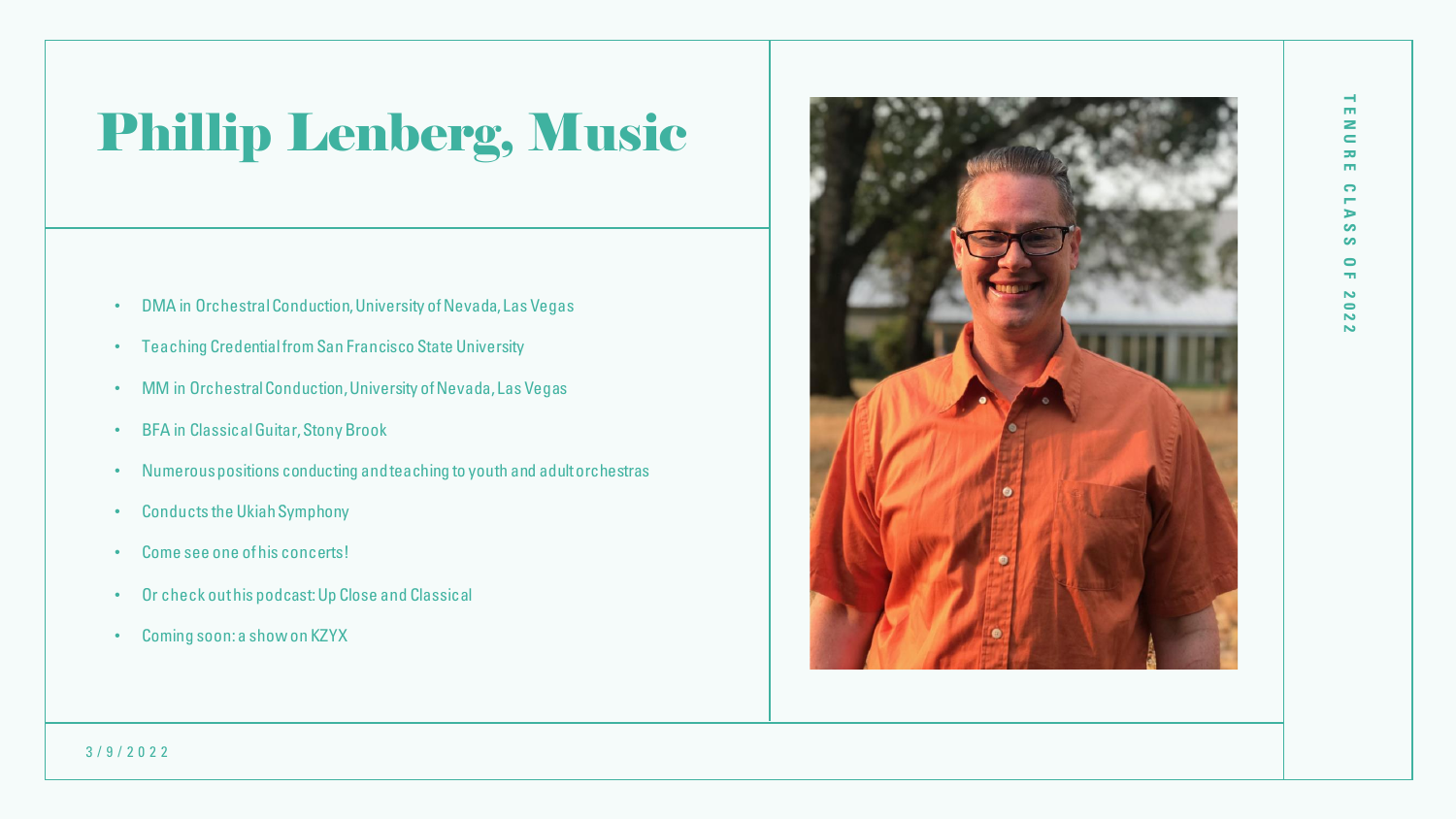

### Vincent Poturica, English

- BA in English , Carleton College
- MFA in Creative Writing, University of Florida
- Has taught English, Composition, and Creative writing at numerous institutions— Irvine Valley, Cerritos, and Pratt Community College
- Faculty leader in Student Learning Outcomes Team
- He presented on understanding poverty and other issues in our rural communities.
- Symposium presentation: "CaringClassrooms: Supporting Mendocino College Student'sMentalHealth Needs Now and Beyond the Pandemic."
- Teaches primarily at the Coast and North County Centers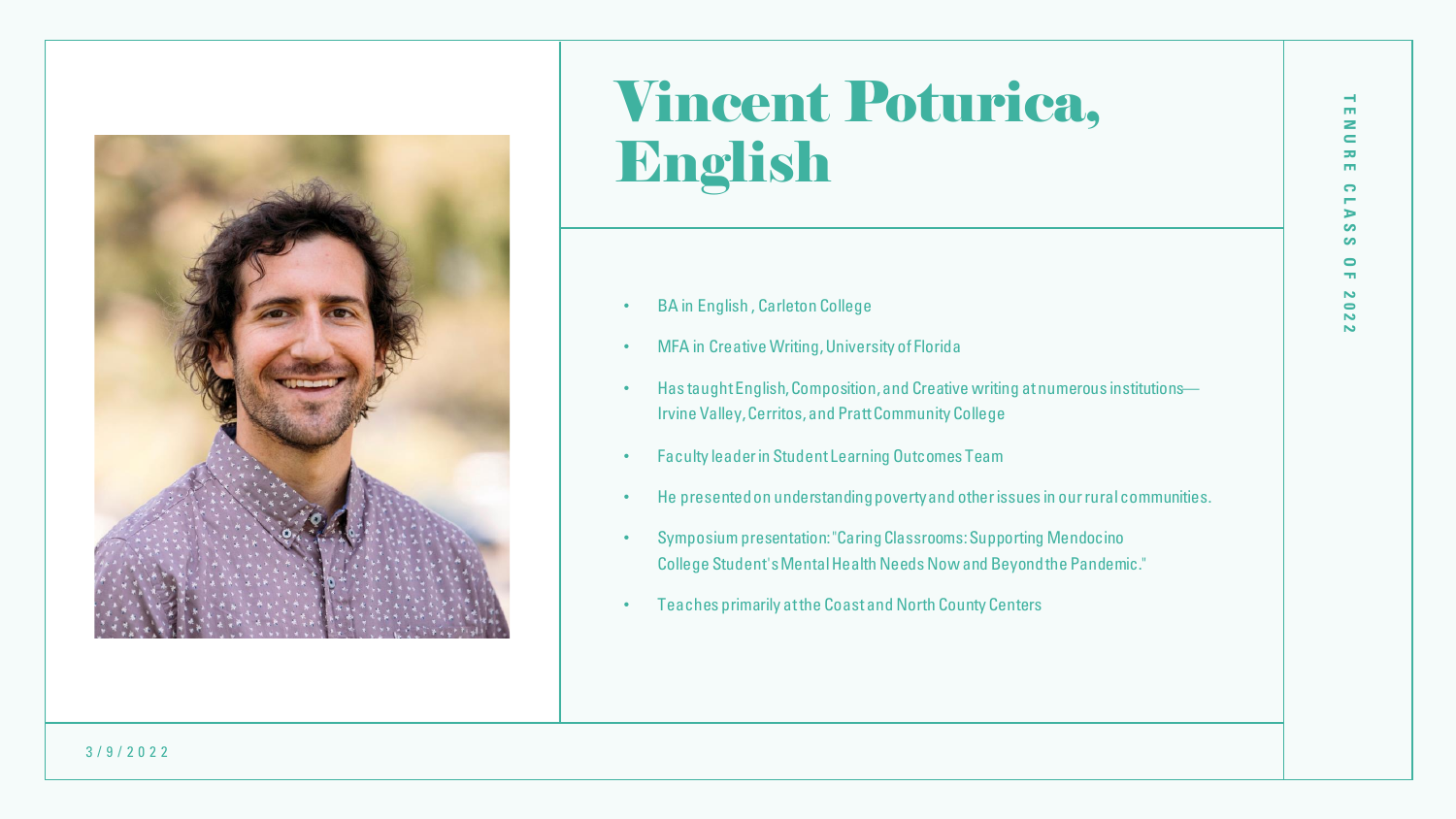

#### Nicholas Wright, DSPS Counselor/Coordinator

- BA in Psychology from Cal State University, Long Beach
- MS in Rehabilitation Counseling from San Diego State University
- Worked as a counselor at Long Beach City College
- Worked in a variety of positions supporting clients in achieving career goals
- Strong advocate for students, faculty and staff
- Expert on accessibility and disability related matters
- Faculty leader on Academic Senate